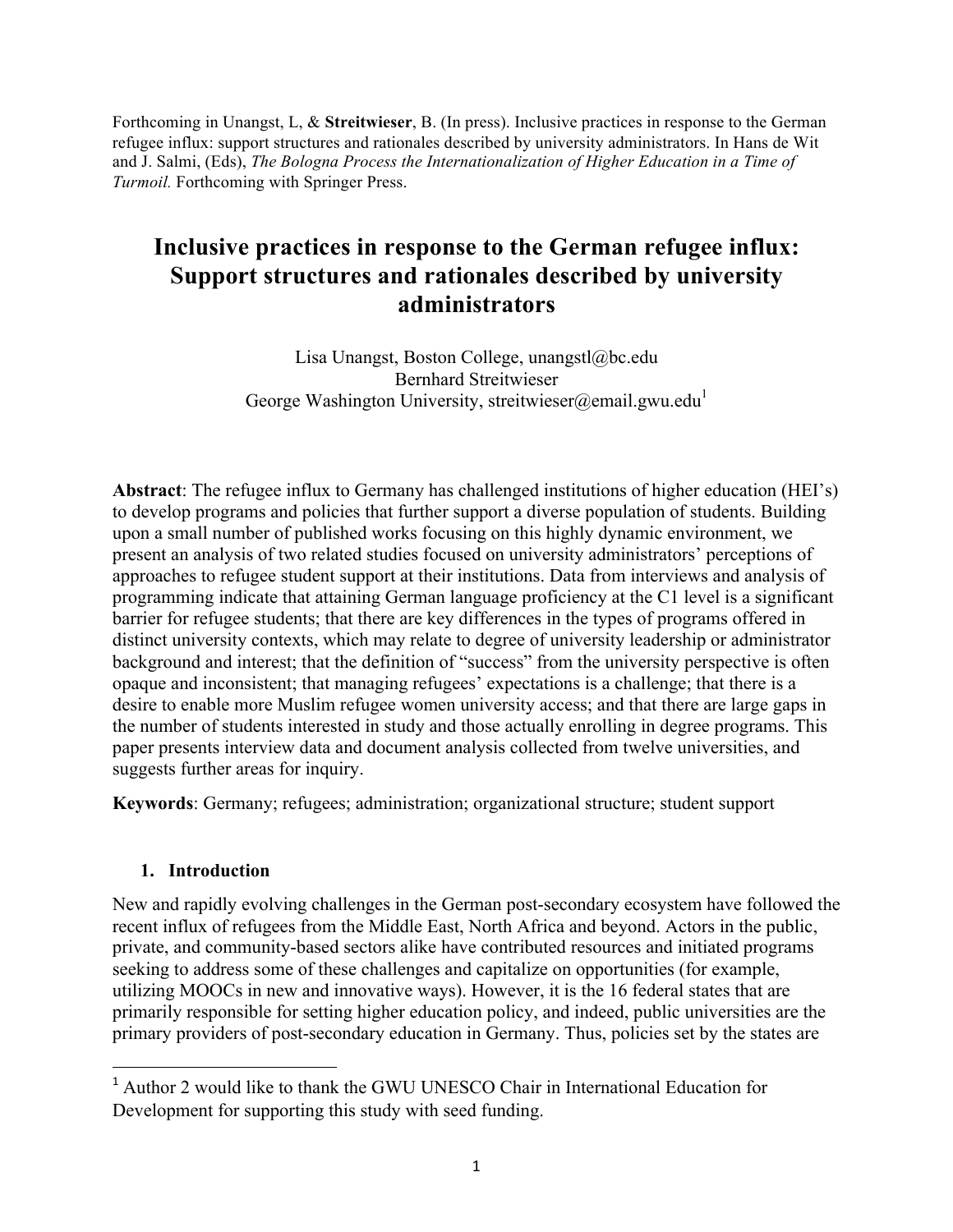mediated both by federal government structures and supports -- German Academic Exchange Service (or DAAD) funding serving as a good example -- as well as by institutional priorities. Indeed, the influx of refugees to Germany and significant shifts in higher education policy make this a timely human rights issue with broad impact. As Kogan, Gebel, and Noelke write, "understanding how different education systems generate or mitigate social inequalities in education is a central aim of social stratification research" (Kogan, Gebel, & Noelke, 2011, p. 70) – refugees in the German context encounter distinct supports and barriers in accessing higher education.

This paper highlights the support systems developed by 12 German universities for refugee students, probing these structures through two separate interview-based studies conducted by the authors, and targeting university faculty and staff. With an eye toward informing both practitioners and academics in the field, this paper presents data and seeks to encourage change at the institutional level, enabling understanding for and direct support of refugee student populations. We also seek to identify emerging best practices, particularly with practitioners in mind.

# 2. **Background**

As asylum-seekers and refugee numbers in Europe swelled from 2014 to 2015, German Chancellor Merkel took the rather remarkable step of committing significant resources to the support of unregistered refugees, issuing a call to action enshrined in the now famous phrase, "Wir Schaffen Das" ('We will manage it'). "In September 2015, Berlin pledged 6 billion euros (\$6.6 billion) to support the 800,000 migrants—about quadruple the number from 2014—it was expecting to receive by the end of 2015" (Park, 2015). However, initial optimism about taking a lead role in the refugee crisis soon turned to doubt, in large part because the financial burden was (and remains) substantial, with many costs falling directly on towns and municipalities. *Die Zeit* has estimated that costs ranged among German cities between Euro 132 and Euro 1,666 per refugee per month in Germany (Friedrichs & Malter, 2016).

Higher education in Germany is tuition free, for domestic as well as for most international students (though this will soon change for non-EU students in the states of Baden-Württemberg and Nordrhein-Westfalen), including refugees. Further, all students who complete the university entrance qualification known as the Abitur become eligible to enter any public institution. However, because there are more applicants than spaces, in many institutions (particularly in the more popular metropolitan centers like Berlin or Munich), only those with top grades will be admitted; the problem is further heightened in the most popular subject areas. Of particular concern is the area of medical studies, which tends to apply the "numerus clausus" most strictly. Despite their asylum status, refugees do not generally receive differential treatment in admissions decisions and must compete with all international students. However, while admission is competitive, there is some anecdotal evidence to suggest that there may be an informal cap on the number of refugee students per program.

Broadly speaking, the recent refugee influx has spurred the creation and extension of a suite of services for refugees who seek to enter the university in Germany. These services include verifying higher education entrance credentials, ensuring German language competency through preparatory classes, offering buddy and mentoring programs, auditing classes, and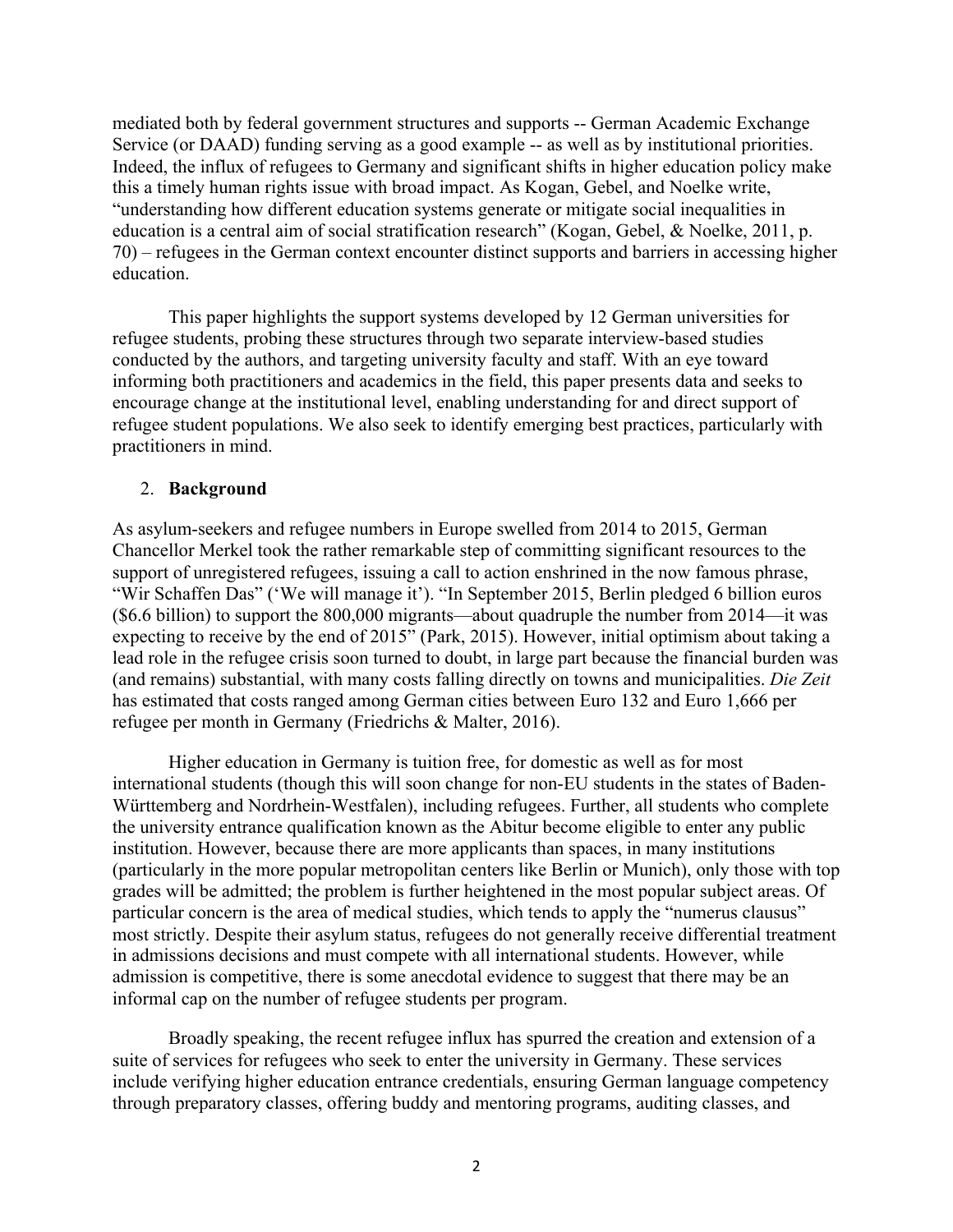providing additional guidance and individual consultations services. Three general types of support ease the path to refugee entrance to German higher education. First, if tangible credentials are unavailable (if a refugee had to flee without documentation), one's university entrance qualification, or *Hochschulzugangsberechtigung,* can be verified against the *Anabin*  database *(*"*Anerkennung und Bewertung ausländischer Bildungsnachweise*") and then processed at the universities through the *Uni-assist e.V.* organization, which is the credential service provider to universities. Second, the *TestAS* exam is available to verify scholastic aptitude through a centrally administered, standard examination. The test can be taken in numerous languages and is free of charge the first time it is taken. Third, verifying applicants' *language proficiency*, which for university study at the BA, MA or PhD level in Germany must be at a level C1 competency, may be completed via a number of widely available testing mechanisms.

# **3. Theoretical Framework**

We ground our study of inclusive practices and institutional supports for refugee students in Critical Theory to explicitly acknowledge the social, historical, economic and ideological forces that impact contemporary German universities as well as their faculty, staff, students, and community stakeholders. That is to say, we acknowledge the impact in Germany – and Western Europe more broadly – of unequal power structures in society at large, which are reflected in the university setting and necessarily influence the experience of both prospective and enrolled students. As Gutierrez-Rodriguez puts it,

universities reflect deeply entrenched social inequalities marked by class, race, disability and migration...Thus, universities reflect the inherent social inequalities within the nation state. When it comes to German and British state universities, what becomes apparent is the class and racial stratification of these institutions (Gutiérrez-Rodríguez, 2016)

Critical Theory allows for both macro and micro level exploration, which works well in analyzing narrative work: administrators, students and faculty alike have direct experiences that shed light on campus, area, and national phenomena, as well as on specific student support programs as they exist in the German context.

Further, in the mode of Solórzano et al., we situate our work within a transformative paradigm that emphasizes "the centrality of experiential knowledge" and encourages an intersectional approach, calling attention to the experiences of marginalized groups such as refugees (Solórzano, Ceja, & Yosso, 2000, p. 63). Finally, we focus on the power dynamics of the university setting, which can be split in broad terms into *de facto* (in practice) and *de jure* (formalized) operations.

As noted by Hurtado, "Researchers who use a transformative lens are typically engaged in a research process that helps educators and students divest from inequality embedded in norms and structures to devise solutions for social and institutional change" (Hurtado, 2015, p. 290). Indeed, researchers in this mode respond directly to Bourdieu's problematization of the schoolbased "reproduction of existing power relations in society by privileging the cultural background of students of the dominant class" (Kanno & Varghese, 2010, p. 313). That is, transformative research commits to offering prompt, practical solutions for disadvantaged or marginalized groups. Transformative work is critical, in our view, to an exploration of refugee issues; not only have students of color, migrant and refugee students (distinct categories which may overlap) been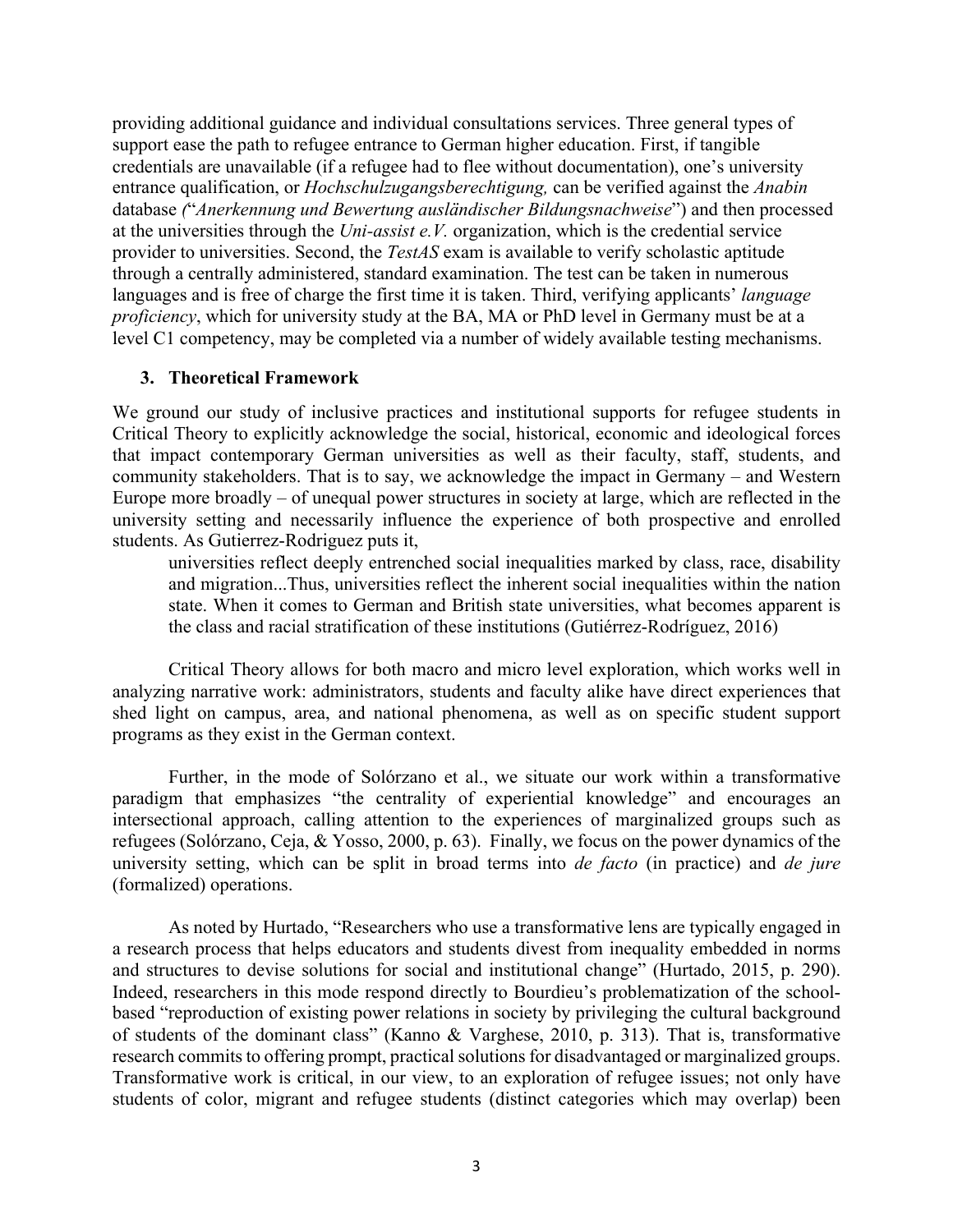traditionally marginalized in the post-secondary education sphere, but given massification, neoliberalism, and immigration reform (which continue to produce structural changes), a closer examination of this sector is indicated (Heath, Rothon, & Kilpi, 2008; Kristen & Granato, 2007).

# **4. Methodology**

<u> 1989 - Johann Barn, mars ann an t-Amhain an t-Amhain an t-Amhain an t-Amhain an t-Amhain an t-Amhain an t-Amh</u>

In developing their interview protocols, both authors structured open-ended items with prompts that allowed ample opportunity to delve deeply into issues and experiences when the interviewee allowed, while still maintaining a neutral stance as the researcher. Participants in interview series A (conducted by Unangst) were all attached to public research universities in northern or central Germany, with an even distribution among large cities, a medium sized city, and large towns, all of which are situated in the former West Germany. All participants were recruited through personal outreach, and interviewed for about sixty minutes in nine in-person and one Skype conversation. A standard interview protocol was employed, with questions addressing administrator/faculty background, experiences with refugee and migrant students over time, conceptions of diversity at their university, and institutional supports for their programming areas.

Participants in interview series B (conducted by Streitwieser) came from three universities of applied sciences (*Hochschulen*) in Berlin (both former East and West) and were recruited by a well-networked senior administrator from one of the institutions. The data were collected over four days in January 2017 through a series of one hour-long interviews. Four university administrators charged with refugee integration, and two groups of six refugees each in focus groups were interviewed, however this paper focuses on the administrator interviews (an analysis of the refugee student data is currently being prepared for separate publication<sup>2</sup>). A standard interview protocol was used and questions addressed to administrators asked them to describe the situation of refugees seeking access to their university, what their main constraints and supports were, how they feel the higher education sector is responding, what their motivations and goals were for working with this population, and what they expected the ramifications to be in coming years.

| <b>Respondent</b> | <b>Number</b> | Gender           | <b>Migrant</b>    | <b>University type</b> |
|-------------------|---------------|------------------|-------------------|------------------------|
|                   |               |                  | <b>Background</b> |                        |
| Faculty           | 5 (Series A)  | 2 male, 3 female | 1 faculty (Series | Research               |
|                   | 1 (Series B)  | (Series A); $1$  | A)                | Universities           |
|                   |               | female (Series   |                   | (Series A)             |
|                   |               | B)               |                   |                        |
| Administrators    | 5 (Series A)  | 3 male, 2 female | 2 administrators  | Research               |
|                   | 2 (Series B)  | (Series A)       | (Series A)        | Universities           |
|                   |               |                  |                   | (Series A)             |

<sup>&</sup>lt;sup>2</sup> Streitwieser, B. (in progress). Integration of Refugees into German Higher Education: Seeking Access to Berlin Universities. Chapter proposal accepted for inclusion in K. Magos  $\&$  M. Margaroni for a Special issue on "Refugees Education and Experience" in the *Global Education Review*, Volume 5, No. 4, November, 2018.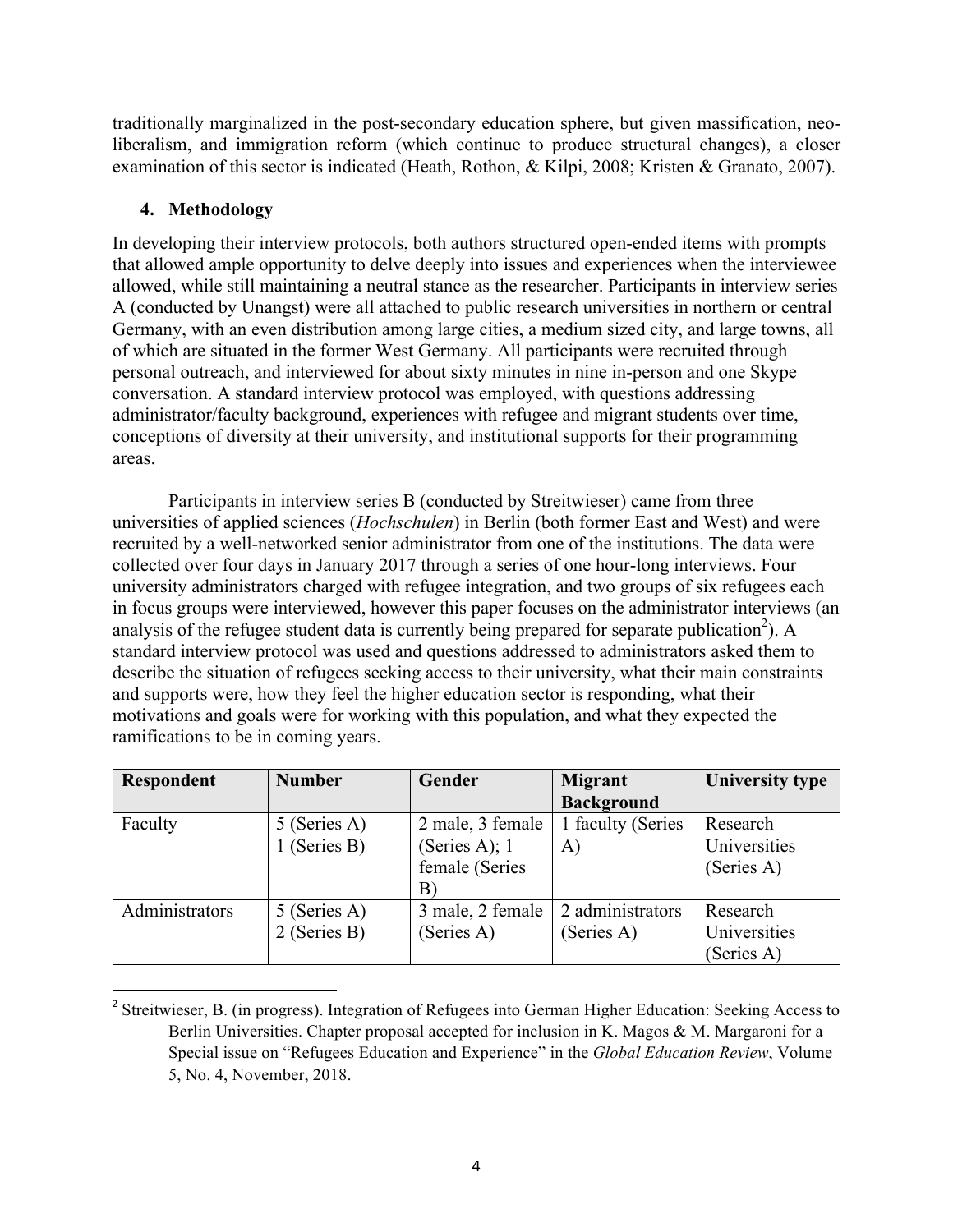|                |              | 1 male, 1 female<br>(Series B) | 1 paid student<br>administrative<br>assistant (Series<br>$\mathbf{B}$ | Universities of<br>Applied<br>sciences serving<br>$10,000+$<br>students (Series<br>B) |
|----------------|--------------|--------------------------------|-----------------------------------------------------------------------|---------------------------------------------------------------------------------------|
| German student | 3 (Series B) | 2 female, 1 male               | 1 male                                                                |                                                                                       |
| support        |              | (Series B)                     |                                                                       |                                                                                       |
| Totals: 16     |              |                                |                                                                       |                                                                                       |

**Table 1: Demographic characteristics of interview participants, Series A and B**

In reviewing interview transcripts, an open coding technique was utilized to identify main concepts emerging from participant insights and observations. Next, axial coding was performed to group concepts into "families" employing a critical lens (Kaveh, 2014). While, assuredly, additional coding might result in important findings, the main emphasis in this iteration of analysis was to identify broad themes relevant to a comparative case study of refugee student supports at German universities.

In the mode of Pugach and Goodman, this paper seeks to offer a transparent evaluation of the author's own positionalities, so as to provide important detail and nuance on the role of the researcher (Pugach & Goodman, 2015). As a graduate student and tenure-track academic who have worked on questions surrounding educational policy relating to the education of migrant populations in Germany (Streitwieser, Miller-Idriss & deWit, 2017; Streitwieser, Brueck, Moody  $& Taylor, 2017$ , the authors are both interested on a personal and professional level in equitable access and attainment. As a result, we view reporting in the popular media on the refugee influx and education as well as research literature with a particular, critical lens. As Kilbourn writes,

A fundamental assumption for any academic research is that the phenomena (data) that we wish to understand are filtered through a point of view (a theoretical perspective)—that is to say, it is assumed that there is no such thing as a value-free or unbiased or correct interpretation of an event. Interpretations are always filtered through one or more lenses or theoretical perspectives that we have for ''seeing'' (Kilbourn, 2006, p. 545).

# **5. Key findings**

# *5.1 German language proficiency as a significant barrier*

German is a difficult language, both grammatically and phonetically, and when it is used colloquially it is distinctly different from the way it is used in professional situations. Arguably, university-level German is the most complex version, and learning the particular academic language (*Fachsprache*) is exceedingly difficult. To learn this level of German sufficiently to successfully understand lectures and to produce quality written work takes time. Administrators in Series B noted frequently in this regard that refugees face a particularly difficult challenge as they compete with often more linguistically familiar international students, who may have a much longer history and familiarity with the German language (for example a Dutch or a Russian student) than a newly arrived refugee. Fear of inadequacy in German can then translate into a stronger reluctance to attend lectures and ask questions, thus further hindering integration. As the Staff Coordinator of Refugee Affairs at one Berlin universities noted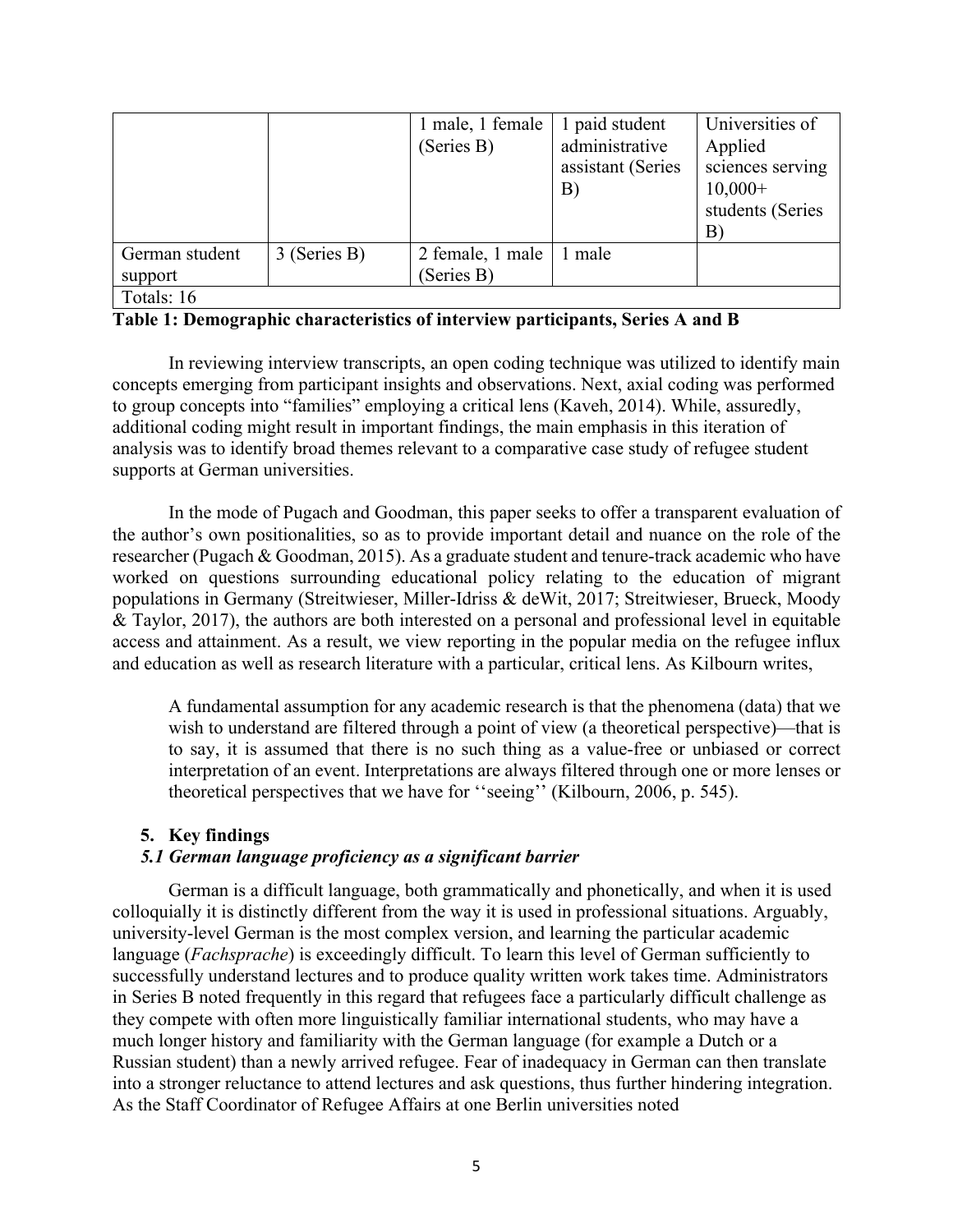"My goodness, it will not just take a few months but a few years. How are they supposed to get by with just a rudimentary understanding of the language?....If someone's been a foreign student in Germany for years, or maybe worked here as an Au pair, they pose significant competition to refugees, so language is really the main and first hurdle that they need to overcome…. I tell them the story of a Finnish student who also had a very hard time getting into a German university so they won't think it's just being made difficult for Syrian students."

Given that prospective students with a refugee background enter Germany with varied levels of German proficiency, the length of time to acquire even B1 level proficiency (required for applicants to the university pathway programs surveyed) may be substantial. Pathway programs are not credit-bearing programs, but rather span a range of language and orientation offerings, aiming to prepare students with a secondary-level leaving certificate to successfully enroll in a degree granting university program. Not all students are familiar with this two-tiered system of study encountered by most refugees: as one interview participant in Series A put it, he spent a lot of time telling students "it's going to take longer to get into the university system and even to graduate from the university than they were expecting." As noted by one staffer, a language preparation program launched at his institution was meant to bridge two language levels (from B1 to C1) in five months (in its first iteration), and the time allocated was found to be insufficient. The program was subsequently extended to six months, and a proposal for the third iteration of the initiative outlines a course of one year in length.

Several authors have noted that the relatively high threshold of C1 German language proficiency – generally required to enter a German language university degree program – prevents refugee students from accessing credit bearing study for some time. C1 level proficiency is defined by the Council of Europe's portal as follows:

[Student] can understand a wide range of demanding, longer texts, and recognise implicit meaning. Can express him/herself fluently and spontaneously without much obvious searching for expressions. Can use language flexibly and effectively for social, academic and professional purposes. Can produce clear, well-structured, detailed text on complex subjects, showing controlled use of organisational patterns, connectors and cohesive devices (Council of Europe, 2017).

Further, one interview participant in Series A highlighted the even higher language threshold for teaching training programs, which is set by the state at a C2 level.

In addition to these barriers to degree program entry, another difficulty identified by interview participants in Series A was in absorbing content knowledge concurrent with learning new academic vocabulary. One administrator reported that a degree-seeking student with C1 level German skills dropped out of their political science program for this very reason: "He took classes for the first six weeks and then he terminated his university program because, he said, the language barrier is so high" and went on to note that it was the *Fachsprache* (subject-specific language) that was the main difficulty. The student has since taken an internship in the field and plans to re-apply in the future, after having acquired these subject-specific skills.

#### *5.2 Distinct programs offered in distinct university contexts*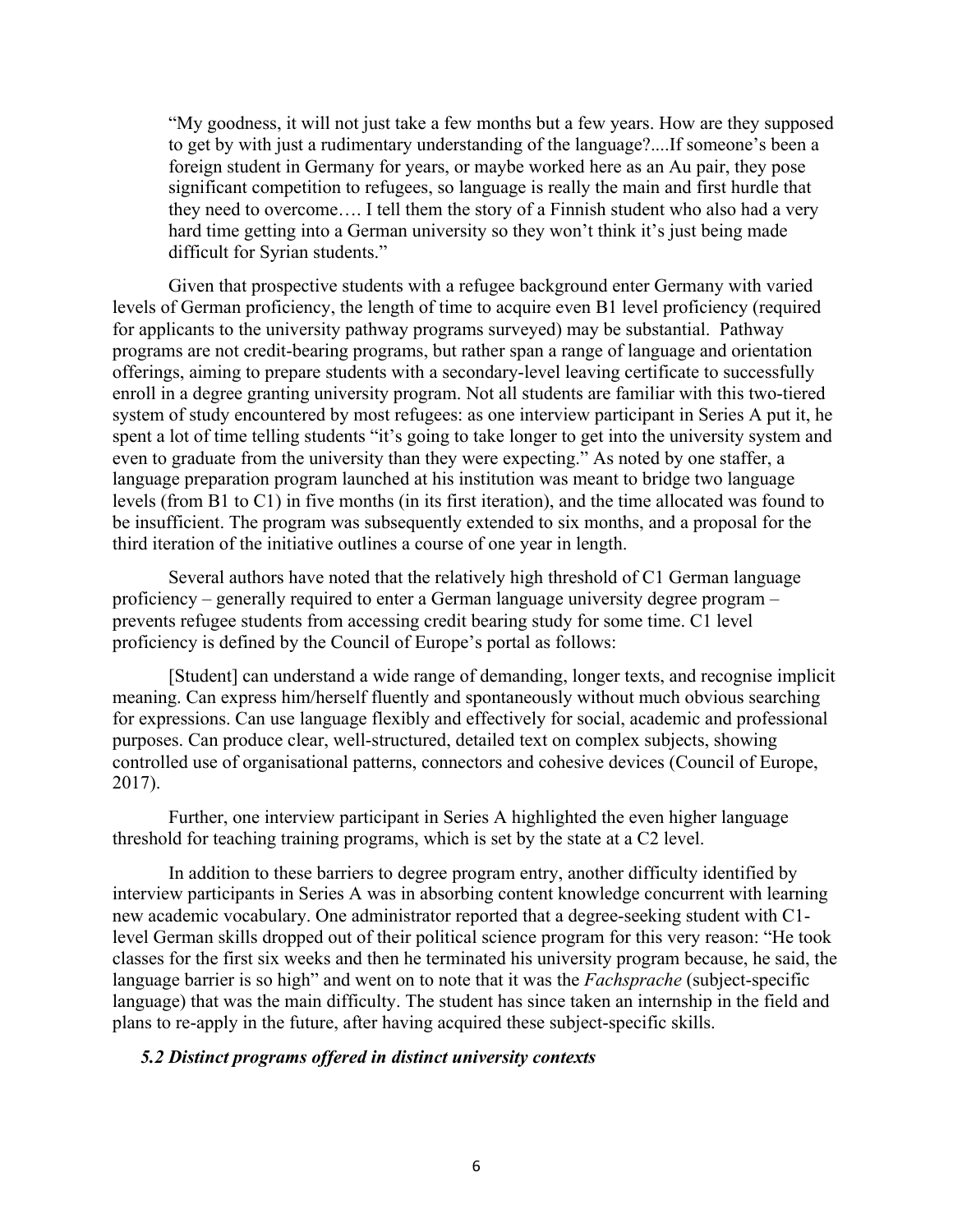The development of refugee support structures has varied widely by university. At one institution included in Interview Series A, an orientation program is limited to six-eight weeks, after which "people can go into the educational settings and find out if the educational system in Germany will suit their expectations" and then pursue being admitted as a degree-seeking student in the subject of their choice (once they meet language and secondary school leaving certificate requirements).

Further, it seems that the professional background of key constituents plays a critical role in how these programs evolve. Given the structure of primary financial support for most refugee programming, this is indeed logical: the DAAD's *Integra* program has funded a range of initiatives proposed by post-secondary institutions, which were developed to match university staff capacity and perceived current needs (Kanning, 2017). For instance, one university staff member interviewed in Series A who has administered refugee programs since November 2016 noted that her prior experience working for the university played an important role in her current work. Building on a network of university, political, and community-wide contacts she had established over the previous years, she found it relatively easy to develop a range of seminars and modules which introduced refugee students enrolled in pathway programs to various academic specialties at the university, allowing them to consider whether they might like to study the topic more intensively. Further, she is responsible for continuing a pre-existing series of networking meetings for community stakeholders working on refugee issues. A Berlin university administrator interviewed in Series B spoke of how her prior experience living in Egypt and speaking Arabic had helped her to better understand some of the cultural nuances of refugee students from that region.

Another interview participant in Series A indicated that his university had launched programs supporting prospective refugee students in fall of 2015, after the city had received a swell of refugees in summer of that year, and that it was very difficult to build upon the initial program offerings for the first academic year, given that offerings were closely tied to planned seminars and other academic offerings. This participant also noted the emphasis on the financing of education in his university's pathway program, and provided an example of how critical this issue can be to students: a student who had attended several consultations with university staff over summer months made the staffer aware that he was living in a tent, and as winter approached, his situation became more acute. The staffer himself estimated that he had spoken with over twelve agencies in the area, trying to assist the student with financing and housing, and that this experience (while extreme) highlighted how difficult the process of resettlement can be for refugee students. The staffer reported, "we had to get in contact with a dozen... even more... different institutions, which all said 'ok, you have a problem, we know that problem, and we would be responsible, but we cannot help because first of all you have to go there, and then you have to go there [to different offices].'" He ended by saying that "that was so striking for me…how hard it was for *us* even to get clear information, to get clear direction… it must be really, really hard for people that don't know the system, that don't know the language… that don't even have a place where they can rest."

An additional Series A participant, a faculty member, noted that her university had offered to host refugees on the university campus itself at the beginning of the refugee influx, and then convened a task force comprised of various university stakeholders to identify areas in which the institution could support prospective refugee students. She observed that she was not clear on whether students from a refugee background received, for instance, extra time for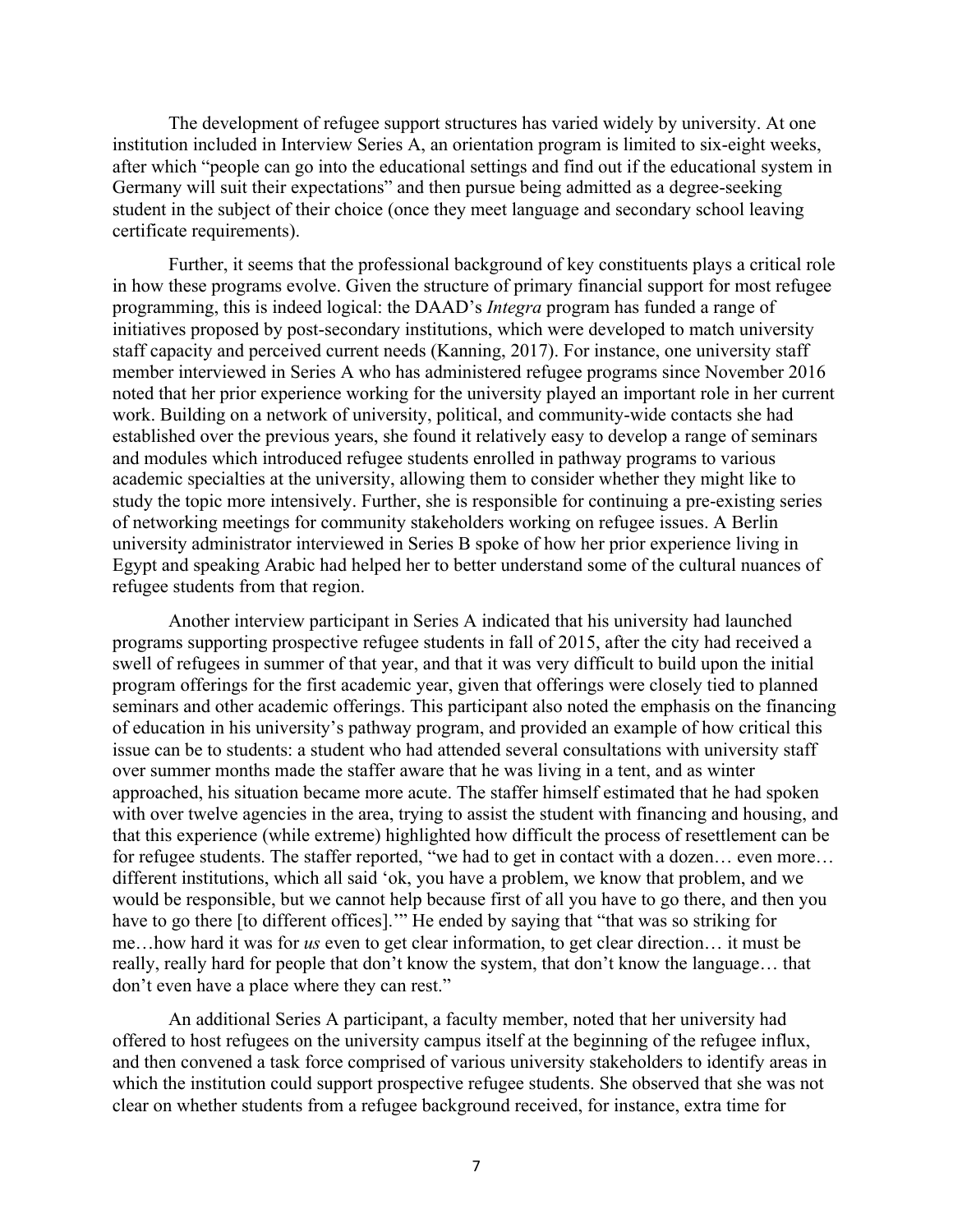exams, which would be made available to other students who qualified for a "*Nachteilsausgleich*" (accommodations), but that she was in support of such an initiative.

#### *5.3 "Success" in refugee support programming is opaque and inconsistent*

Though how "success" was measured at respective institutions was not a question explicitly addressed in either interview series, this emerged as a clear theme given a lack of data on student participation, lack of benchmarking practices, uncertainty regarding future funding, and lack of a clear mission or vision at the institutional level. In part this difficulty measuring success via longitudinal evaluation is hampered by Germany's very strict data protection laws (*Datenschutz*), which make student tracking particularly challenging. These laws, which are even more restrictive than the Family Education Rights and Privacy Act (FERPA) regulations in the United States, do not allow for tracking of students of refugee backgrounds (*Fluechtlingshintergrund*), meaning that as these individuals are mainstreamed into universities as regularly matriculated students it becomes difficult to track whether they persist or drop out at proportionally higher rates than other international students. Universities, as a result, may only be able to anecdotally document the longer-term success of their refugee students after matriculation.

Additionally, data are lacking on several levels: first, almost all interview participants noted that their institution had had very little idea how many refugee students to expect when programming was launched, and many noted that this was still the case. For some universities, most of the students served to date arrived on campus in 2015, while for others, 2017 represented a year of significant growth in refugee student engagement. One interview participant in Series A noted that his institution enrolled 30 language program participants in the summer semester of 2015, and by summer 2017, 330 students were enrolled in at least one program at the same site. Another staffer noted that their program launched in October 2016, when they had "no idea what the needs of the people participating in the program would be" and that they "developed the program on the fly." Only recently, he said, had they been able to plan ahead and proactively "plan solutions" for students, almost two years after program implementation.

In 2016, the secretary general of the DAAD, Dorothea Rüland, made the estimate publicly that 30,000-50,000 refugees would be prepared—having overcome administrative hurdles and language requirements—to seek access to higher education in the next several years (Rüland, 2016). Universities surveyed did not have a "target" number of refugee students that they would like to be serving, though as noted previously some had capacity limits on the number of students they were able to serve. It must be noted that while in 2015 close to one million new refugees (890,000) entered Germany, by 2016 due to an EU deal with Turkey and the closure of borders in transit countries, the refugee influx entering Germany been reduced to 280,000 (Trines, 2017). But even so, as one administrator in Series B interviews noted, German bureaucracy had been confronted with a major challenge. He noted, for example, that Berlin's state Office of Health and Social Affairs, known as LaGeSo for short (Landesamt für Gesundheit und Soziales) had had to hire 1000 additional workers with only three months of training, and yet empowered them with authority to make life altering decisions about a refugees' right or not to stay or need to leave the country.

As this enormous administrative challenge has filtered down to the university sector, we may also consider how nation-wide system actors seek success in terms of matriculated, degree-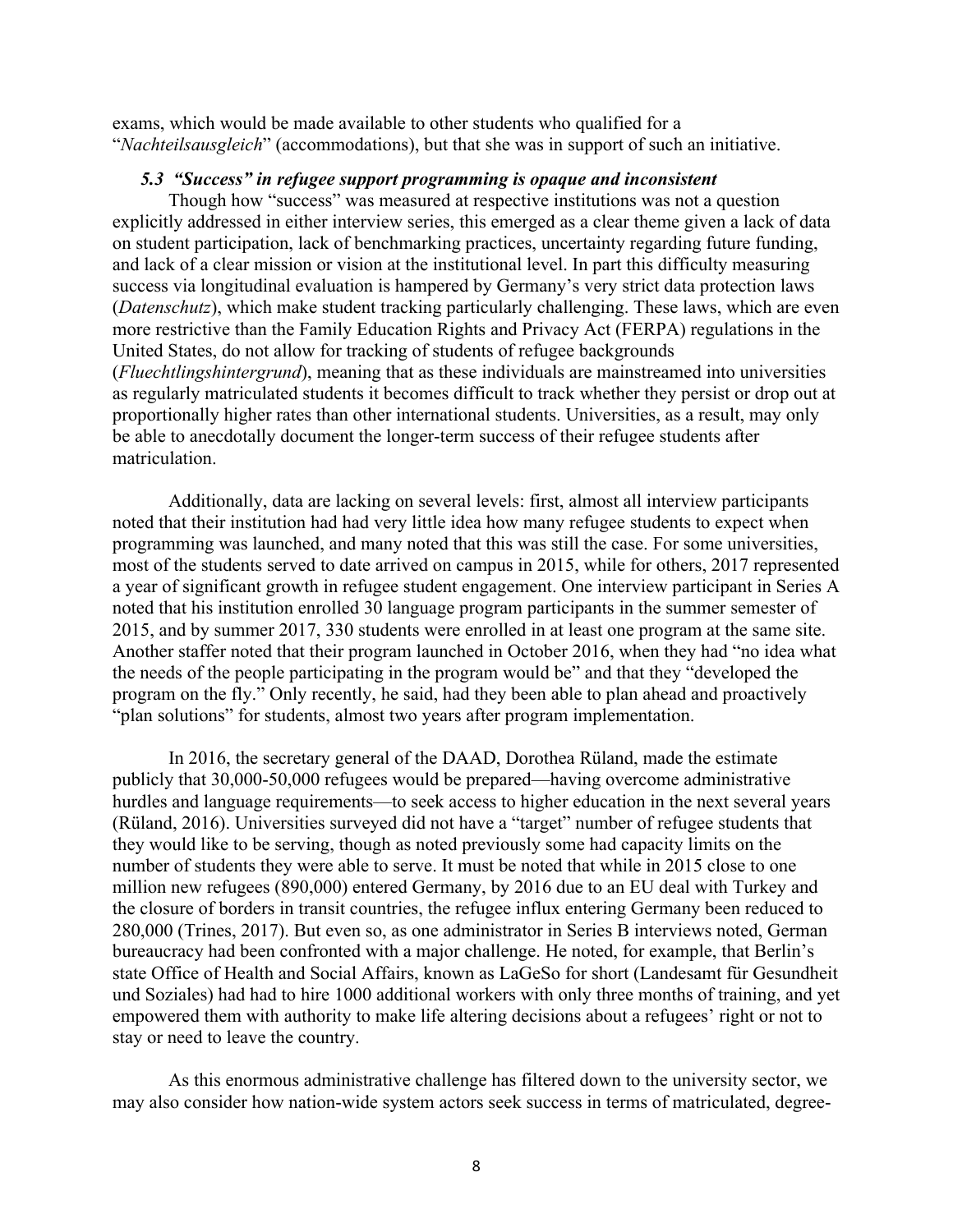seeking students from a refugee background. According to a study by the German Rectors Conference (HRK), as of 2017 1,140 refugees had become officially enrolled in university study in the country, a fivefold jump over six months earlier, and the numbers of those seeking guidance to enter university had doubled over the course of one semester. Does this increase demonstrate "success" for the DAAD? For the HRK?

Students, staff and faculty interviewed almost universally displayed a lack of knowledge of refugee support structures at other universities. None of them had a clear sense of the most successful universities in this area; they were not aware of the number of refugee students in pathway or degree programs of other universities. A student interviewed in Series B was the only participant to mention the recognition that DAAD offers to notable refugee support programs. The DAAD has a small-scale competition that highlights student-led university programs that support refugees, and it also holds regional conferences to highlight successful programs in the area. However, apparently neither of these initiatives were known to the interviewees in Series A.

Indeed, it seems as if the DAAD as the primary funder of such programs would be the natural party to distribute this type of information. In any case, the lack of knowledge of the scope of institutional responses may demonstrate a lack of familiarity with best practices, and of course this necessarily limits the construction of success in any given campus context.

Further, all institutions surveyed in both Series A and Series B noted uncertainty regarding future funding for refugee support programs. While defining concrete funding mechanisms was not a primary focus of this project, it seems that some universities dedicate more institutional funding to refugee-relevant programming, while others rely primarily on DAAD support, and still others seek a combination of institutional, DAAD, and state or federal level support. Naturally, a lack of clarity around the sustainability of programming impacts the scope of work attempted, and additionally creates stress for staff and faculty who already feel overburdened by their workload and student needs.

Finally, while a few interview participants in Series A highlighted the direct involvement of their university's vice president or rector in refugee programming, it was primarily related to securing funding for *Integra* programs, and not related to an overarching, long-term vision for refugee integration. That is to say, it does not seem that senior leadership level "talking points" have translated to the faculty and staff level on this topic. One exception is notable: a faculty member who also holds a senior administration appointment spoke at length about their goals for the institution as a whole around not only refugee integration, but issues of diversity more broadly, including the integration of students from a migrant background. However, this individual noted repeatedly that university politics and power structures made change slower than might be optimal. To be fair, change management is a chronically vexing challenge for most large institutions, whether they are universities, businesses or any other type of enterprise. Several administrators in Series B, however, while generally pleased with the level of support from above, were quite proud of the level of support from below, namely from students stepping up to volunteer for refugee integration initiatives. For example, the "Welcome—Students Helping Refugees" program of the DAAD funds students offering refugees language programs and other training opportunities during the summer months.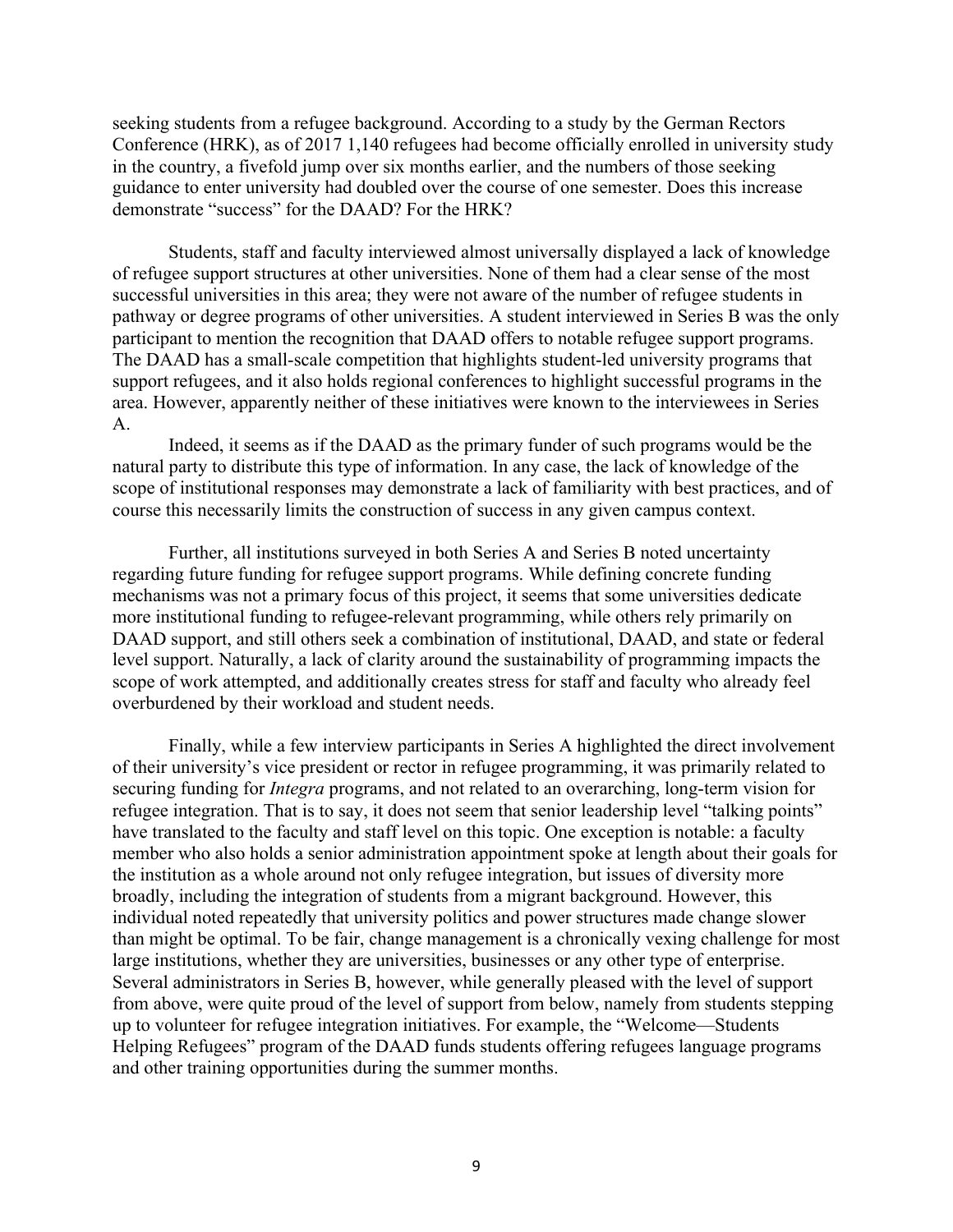Another issue worth contemplating is the substance, not just societally but also within the universities, of the oft-touted 'Welcome Culture.' While the German response from the highest levels of government down to the university level were clearly inspired by Chancellor Angela Merkel's inspiring "Wir schaffen das" mantra, it is fair debate whether the response was one of obligation and a desire to continue to rehabilitate the country's image, or a truly energetic movement to take up refugees and help them find their way throughout German society. Indeed, some of the student administrators interviewed in Series B questioned the intent of programs like the DAAD's *Integra* initiative; were programs developed by universities, they wondered, mainly because they were receiving monetary support from the DAAD and because other universities were establishing similar programs? Speculation on this topic varied among respondents and was dependent on individual circumstances. However, it appears that many of the current programs on offer were not well thought out or carefully targeted to meet the needs of the refugees themselves. One administrator in Series B, for example, found it highly problematic that refugees themselves had not (at least to that point) been asked yet through an evaluation study to assess the services they were receiving. For her, any claim of the program's success could therefore only be anecdotal and unreliable. The respondent also noted that any future survey including identifying information would likely prevent a refugee student from responding candidly. After all, as she noted, who will bite the hand that feeds you?

#### *5.4 Enabling access for women refugees is a key goal*

It seems clear that interview participants perceive women to comprise a minority of refugee students being served at their institutions. In the Series A interviews, one staff member noted that 14% of participants in refugee support programs at her institution were women, and that the university was making an effort to consider measures such as combining child care with programmatic offerings in order to increase participation in this area. Notably, the staff member who highlighted this gap identified herself as having a background in gender studies. In Series B the administrators also voiced their concerns over the small number of Muslim refugee women in language courses then going on to seek entrance into university study. In this regard, the administrators noted a struggle between on the one hand wanting to encourage a greater participation among these women, while at the same time not seeking to step into unfamiliar cultural territory and offend established norms.

In terms of the refugee influx to Germany in 2015-16, roughly 30% were women. The term, "Asylum Darwinism," has been used to characterize the lower number of women who fled their countries, for the simple reason that the passage was more dangerous for them (Lebecher). Once arrived in Germany, women also faced additional dangers in refugee centers, where bathrooms and showers were not separate and sexual violence has been a significant factor (Hertie School). Some women may also serve as caretakers for the family, which may include children as well as older parents and partners, potentially resulting in limited mobility and time to pursue university access. The research shows that refugee women are also more reluctant to seek out health counseling, and psychological counseling, again compounding why women may face greater internal and external challenges in finding the time, money, and support to even contemplate, let alone find their way into a university, and eventually into a program of studies (Hertie report). Likely as a result of this, so far a much smaller percentage of women than men appear to be accessing language and university content courses. This gender disparity in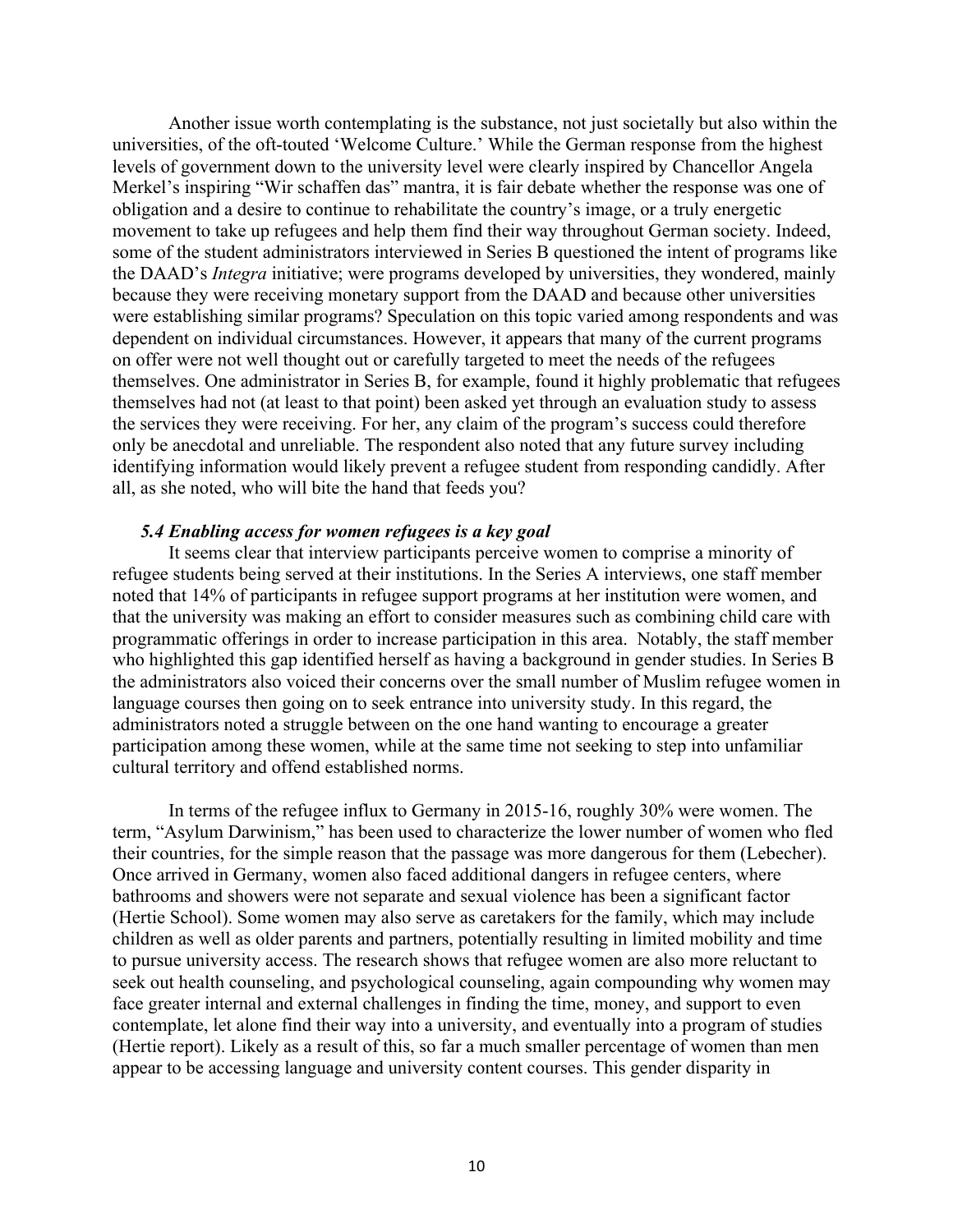university access is of concern to administrators, who would like to understand better what women refugees need in order to be able to access university opportunities (RUB).

#### *5.5 Gap between refugees interested in study and those succeeding to enroll as students*

Several interview participants in Series A reported that the number of enrolled, degree seeking refugee students at their institutions in 2017 was lower than they had anticipated. Some interview participants went further, indicating that education officials had underestimated how difficult it would be for refugee students – even those with strong academic backgrounds – to access public higher education in Germany. One staffer noted that there are "large groups" of people who fulfill the "basic requirements" to get into university but don't attend "because there are so many barriers to get into the university" and that this gap between "formal" and "actual" access didn't allow for a "diverse student body." Indeed, another interview participant noted that he believed that in medicine, about 600 people applied for study places each year, though only about 15 places were available. One faculty member in Series B interviews spoke at length about having to temper refugees' expectations (*Erwartungsmanagement*). She noted that not only do universities need to provide information to interested refugees about possible pathways into the institution, but must also be sensitive to the natural disappointment or even anger some are bound to feel if they are unable to access higher education.

While degree seeking student numbers stemming from the refugee influx are low, enrollment in so-called pathway programs (which are housed at various so called *Studienkolleg* locations and other sites) is relatively strong, with some universities serving several hundred students in this capacity. While pathway programs differ by site, all of those surveyed offer language instruction, as well as some version of orientation programming, which may include: introduction to library services, access to sports offerings, and research and writing tutorials specific to the German context. One interview participant in Series A noted that, while the pathway program located on the university campus itself was the most popular program in the (relatively rural) region, that program's enrollment was capped, and therefore prospective students were often forced to enroll in pathway programs at different sites in the region – it would be interesting indeed to compare the university enrollment ratios of graduates of the oncampus and off-campus programs.

During another interview in Series A, a staff member at a second relatively rural university noted that in the previous year, there had been 120 applications for the university's pathway program, and that 40 applicants had been accepted. The same interview participant noted their concern that pathway program students would enroll at other universities when qualified for admittance; there appeared to be a concern for return on investment, as well as perhaps an awareness that certain cities or regions within Germany are perceived as more welcoming to the refugee community. This also indicates a possible roadblock for students: a desire to move to a more welcoming area without the resources to do so. Indeed, in Germany's response to the current refugee influx (previous crises having been in the early 1990s during the Balkan crisis, before that a variety of less dramatic population spikes through the post-war guest worker programs, and most dramatically in 1945 as millions of expelled ethnic Germans retreated from Eastern Europe toward Germany), Merkel's government has instituted a program that works to distribute refugees throughout the country in an effort to avoid them congregating in cities and creating what have been referred to as 'parallel societies' or 'ethnic enclaves' for lack of a better term.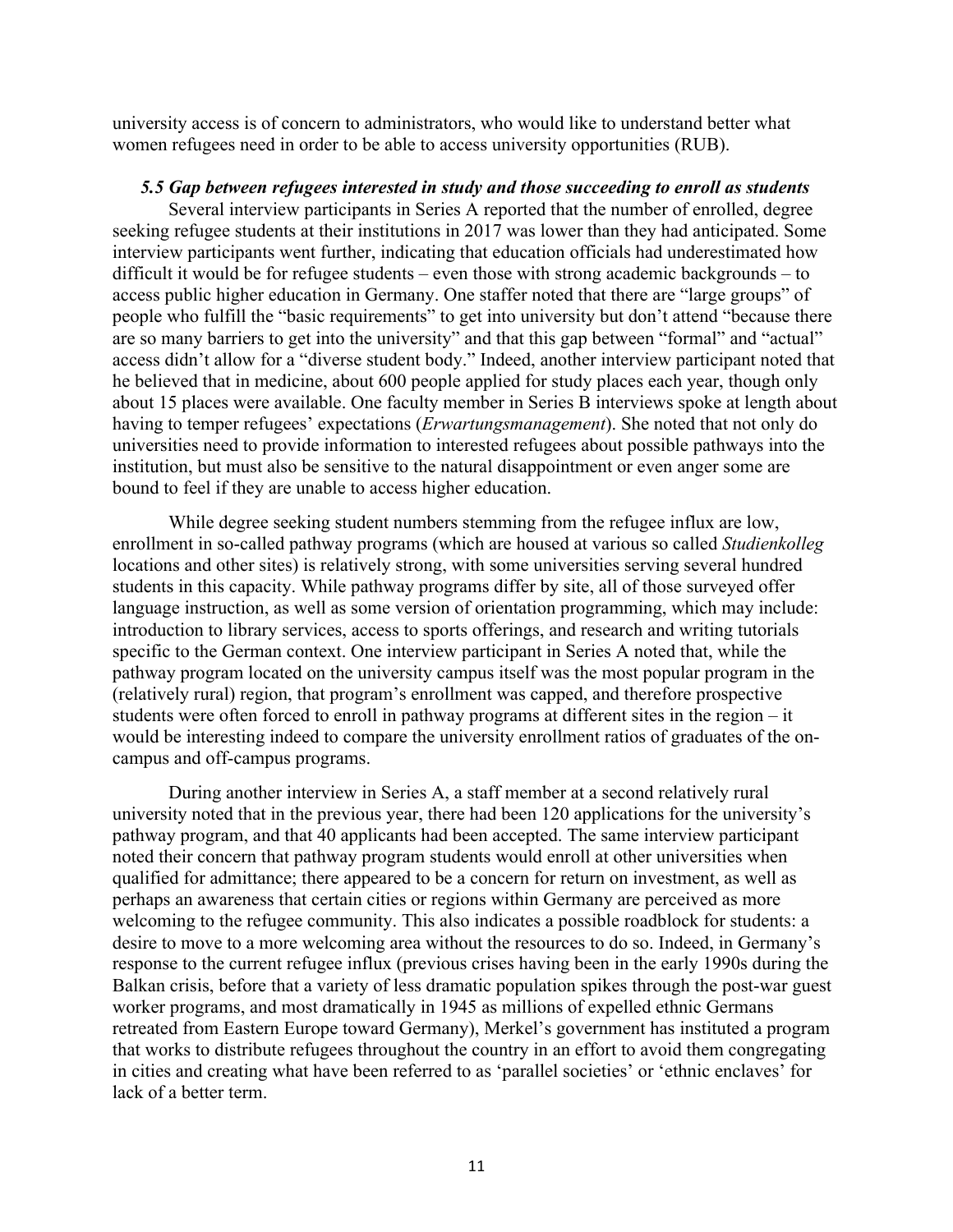Several staffers in Series A indicated that students enrolled in pathway programs or individual workshops were sidetracked from pursuing credit-bearing study at university due to mental trauma, health issues, and family crises caused by war, flight and displacement. One interview participant noted that a refugee student from North Africa had had ten family members die during an attempted Mediterranean crossing – indeed, it is not only maintaining mental health which may be a "distraction" from study, but also life outside the classroom which moves forward in sometimes unexpected and difficult ways. This is an area widely studied among first generation college students in the United States as well as among ethnic minority students in Germany. Claudia Diehl and co-contributors in their research highlight difficulties encountered in student housing for Turkish students (Diehl, Andorfer, Khoudja, & Krause, 2013). Along similar lines, in the Series B interviews an administrator cautioned that since "Syrians will be here for years to come, we need to treat them as *Bildungsinlaender*, not *Bildungsauslaender,*" or those who earned their university entrance qualification in Germany versus international students. In this she implied that Germany has an obligation to successfully integrate refugees, dealing with a wide range of challenges including mental health, on the assumption that they will remain for many years or perhaps permanently.

#### **6. Conclusion**

While current refugee flows to Germany have abated significantly given current efforts at the federal level to curtail entry by creating "reception centers" in Africa (and elsewhere) and the EU agreement with Turkey alluded to above, refugees will continue to seek entry to higher education in the country, particularly as more and more attain C1 German language proficiency. This paper has outlined initial findings from two closely related interview series with university staff and faculty at twelve institutions in Germany. We find continued evidence that the C1 language proficiency requirement for entry to a degree program represents the most significant barrier to refugee students; that a wide range of diverse and uncoordinated programmatic offerings exist in distinct university contexts; that "success" in the context of refugee support programs is ill defined and poorly communicated so that it is difficult to assess how well program implementation has gone; that women are underrepresented in refugee support programs; and that a troubling gap persists between students interested in study and those enrolling as degree seeking students (as well as the related challenge of the transition from interest to actual enrollment in the face of stiff competition for few spots).

Moving forward, as students from refugee backgrounds continue in pathway programs and enroll as degree seeking students in larger numbers, it will be important to observe whether there are differences in student persistence rates at different universities. Several interview participants at one of the "new" universities founded in the 1960s noted in Series A that their campus already had a high degree of diversity in terms of socio-economic status and nontraditional student backgrounds, and indicated that they felt that this environment was relatively welcoming to those from a refugee background. Interviewees in Series B also expressed pride in the openness of their institutions to helping refugees. Campus diversity, among many other factors including state social supports; diversity of the community at large; cost of living, etc., will likely impact persistence for this vulnerable student population. One interview participant in Series A noted that he felt that the university at which he worked ought to "embrace diversity" and that it was "symbolic what we do here." Indeed, post-secondary education plays (most critically) a practical role in the integration of refugees, but also a symbolic one.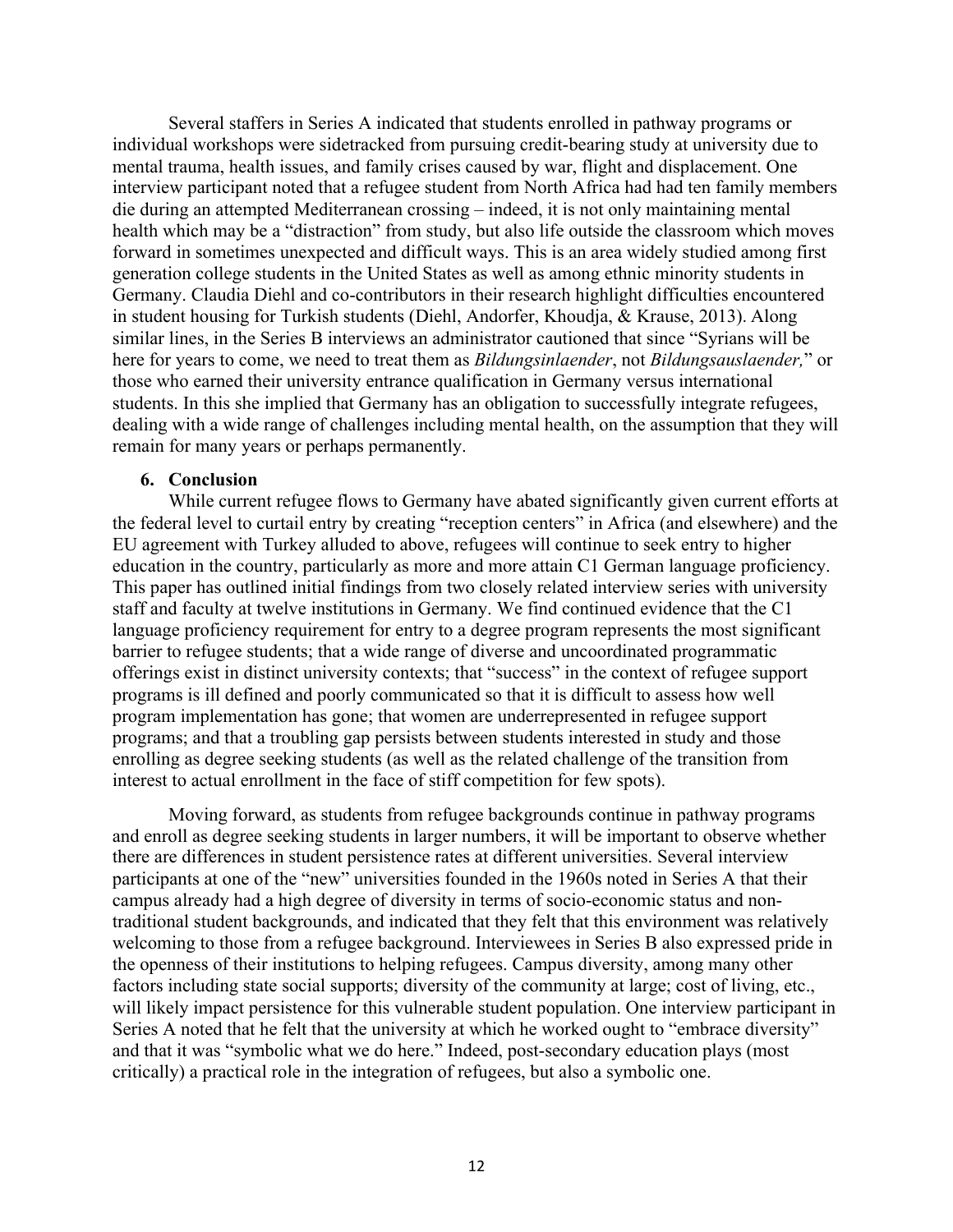It is also important to note that Series A and Series B focused on research universities and *Fachhochschulen*, respectively. These two types of institutions have different structures, different student populations, and a plethora of other distinctions that should not be ignored. That is to say, while we seek to provide an outline of our combined findings – areas of overlap – in this paper, future research might productively probe support structures at each of these institutional types.

Lastly, we would like to emphasize the problematic lack of information sharing among the institutions surveyed in the research discussed here. Given that staff time and other resources are required in order for an effective exchange of best practices to take place, we urge that German post-secondary institutions explicitly support these practitioners. Further, we urge both state government actors and the DAAD to support this improved communication wherever possible. After all, when services to refugee students at one institution work well, sharing that success more widely may improve services for all, surely a worthwhile endeavor.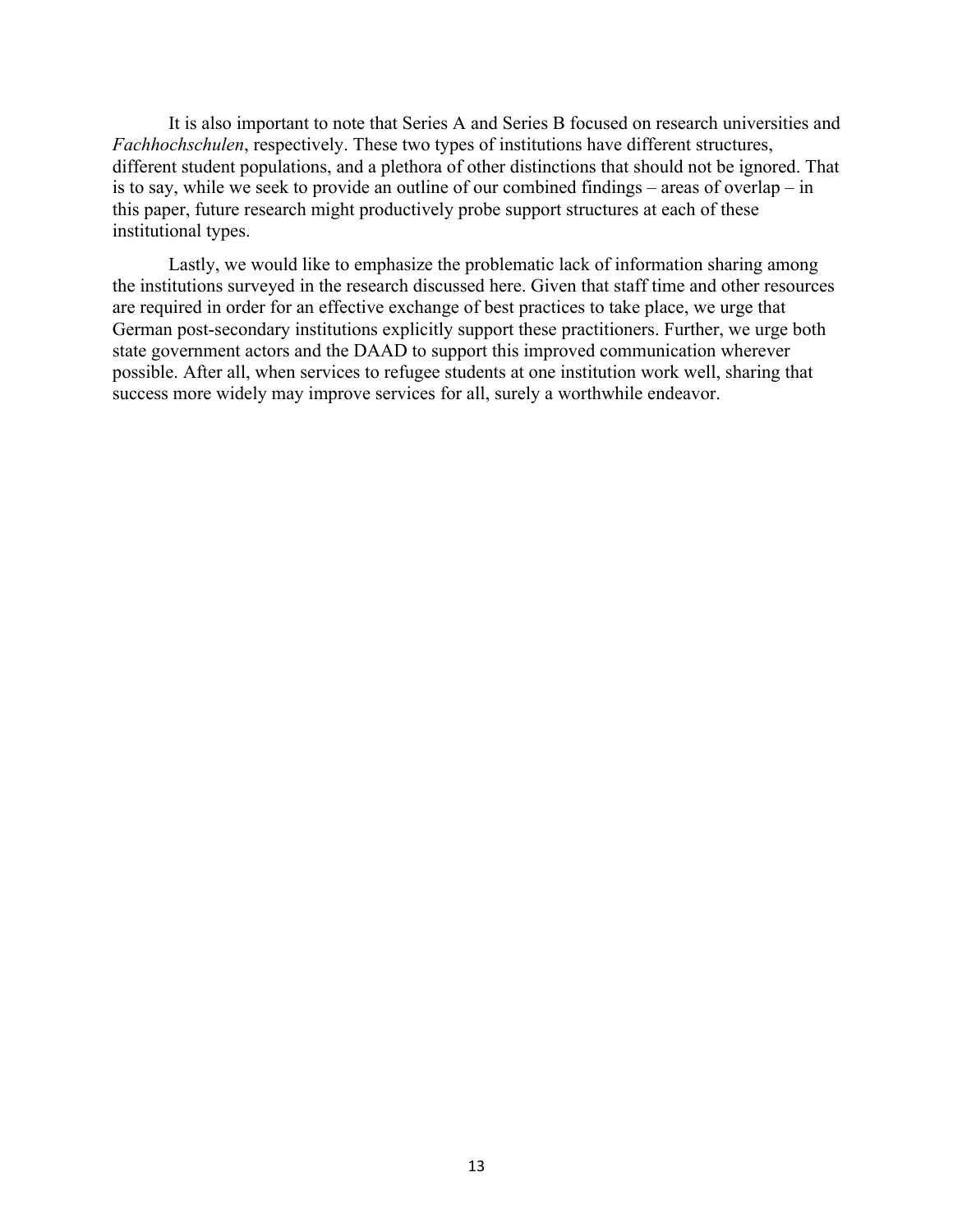# **References**

- Council of Europe. (2017). Common European Framework of Reference for Languages (CEFR): Global scale - Table 1 (CEFR 3.3) : Common Reference Levels. Retrieved August 20, 2017, from www.coe.int/en/web/common-european-framework-reference-languages/table-1-cefr-3.3-common-reference-levels-global-scale
- Friedrichs, J., & Malter, B. (2016). Wie viel kosten die Flüchtlinge? *Die Zeit*, 22. Retrieved from http://pdf.zeit.de/2016/21/fluechtling-kosten-haushalt-bundeslaender-unterbringung.pdf
- Gutiérrez-Rodríguez, E. (2016). Sensing dispossession: Women and gender studies between institutional racism and migration control policies in the neoliberal university. *Women's Studies International Forum*, *54*, 167–177. http://doi.org/10.1016/j.wsif.2015.06.013
- Heath, A. F., Rothon, C., & Kilpi, E. (2008). The Second Generation in Western Europe: Education, Unemployment, and Occupational Attainment. *Annual Review of Sociology*, *34*(1), 211–235. http://doi.org/10.1146/annurev.soc.34.040507.134728
- Hurtado, S. (2015). The Transformative Paradigm: Principles and Challenges. In A. m. (Boston C. Martinez-Aleman, B. Pusser, & E. M. Bensimon (Eds.), *Critical Approaches to the Study of Higher Education: A Practical Introduction* (pp. 285–307). Baltimore: Johns Hopkins University Press.
- Kanning, S. (2017). Funding programme: "Integrating Refugees in Degree Programmes" (Integra). Retrieved August 15, 2017, from https://www.daad.de/derdaad/fluechtlinge/infos/en/41996-funding-programme-integrating-refugees-in-degreeprogrammes-integra/
- Kanno, Y., & Varghese, M. M. (2010). Immigrant and Refugee ESL Students' Challenges to Accessing Four-Year College Education: From Language Policy to Educational Policy. *Journal of Language, Identity, and Education*, *9*(2000), 310–328. http://doi.org/10.1080/15348458.2010.517693
- Kaveh, Y. (2014). *Family Language Policy and Heritage Language Maintenance: the Case of One Iranian Immigrant Family in the United States*. Chestnut Hill.
- Kogan, I., Gebel, M., & Noelke, C. (2011). Educational Systems and Inequalities in Educational Attainment in Central and Eastern European Countries. *Studies of Transition States and Societies*, *4*(1), 69–84.
- Kristen, C., & Granato, N. (2007). The educational attainment of the second generation in Germany: Social origins and ethnic inequality. *Ethnicities*, *7*(3), 343–366. http://doi.org/10.1177/1468796807080233
- Park, J. (2015). Europe's Migrant Crisis Council on Foreign Relations. Retrieved January 1, 2016, from http://www.cfr.org/refugees-and-the-displaced/europes-migration-crisis/p32874
- Pugach, M. R., & Goodman, L. A. (2015). Low-income women's experiences in outpatient psychotherapy: A qualitative descriptive analysis. *Counselling Psychology Quarterly*, *28*(4), 403–426. http://doi.org/10.1080/09515070.2015.1053434
- Rüland, D. (2016). Öffentliche Anhörung des Ausschusses für Bildung, Forschung, und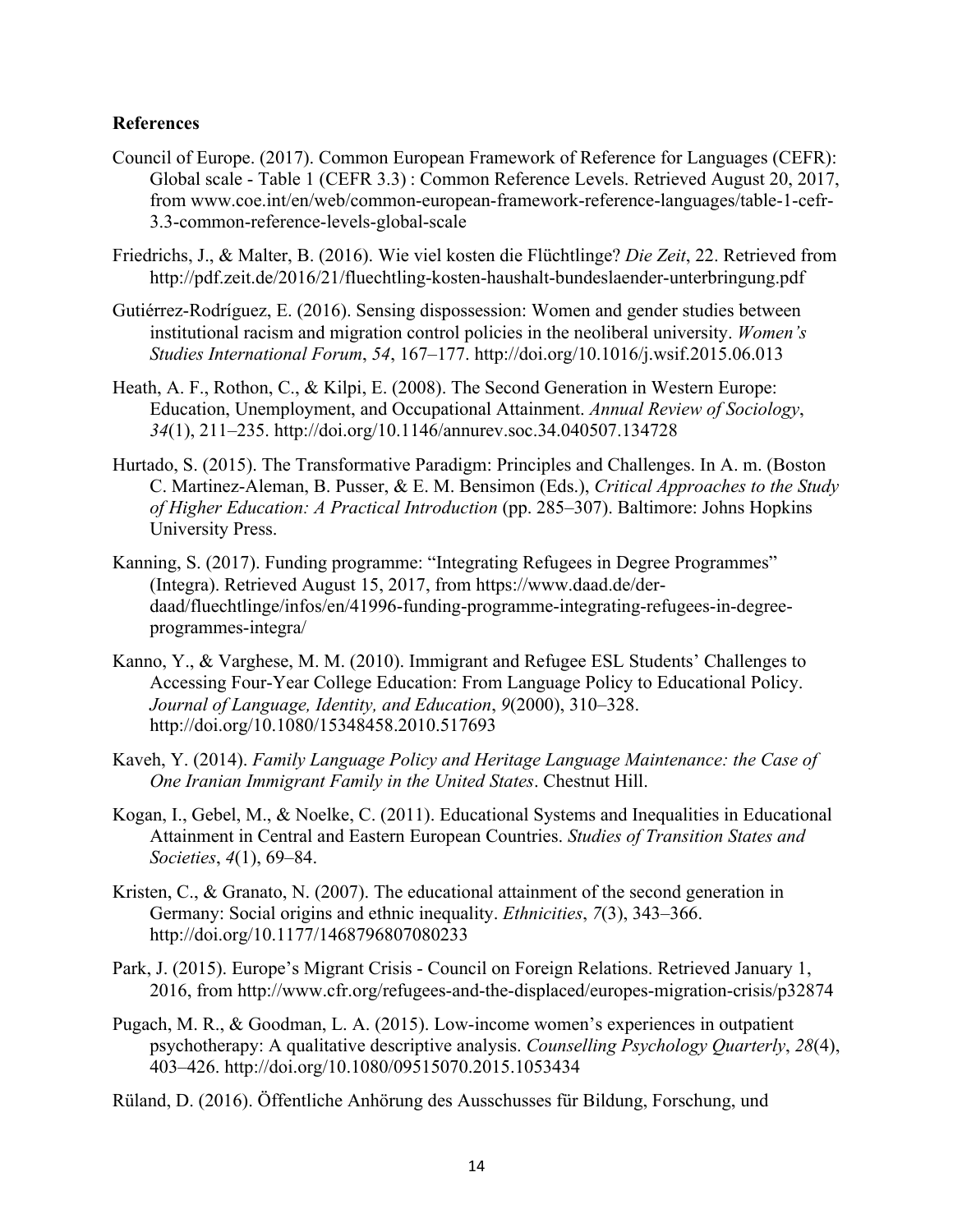Technikfolgenabschätzung des deutschen Bundestages am 24. February, 2016. Stellungnahme: Öffentliches Gespräch zum Thema "Bildung in der Einwanderungsgesellschaft." Deutscher Bundestag. [Public hearing by the committee for education, research and technology impact assessment of the German parliament. Public discussion on the theme of education in an immigrantion society.]

- Streitwieser, B., Miller-Idriss, C., and deWit, H. (2017). Higher Education's Response to the European Refugee Crisis. In Jocelyne Gacel-Avila, Elspeth Jones, Nico Jooste, Hans de Wit (Eds.), *The Globalization of Internationalization: Emerging Voices and Perspectives* in the series, Internationalization in Higher Education. London: Routledge. Pp. 29-39.
- Streitwieser, B., Brück, L, Moody, R., and Taylor, M. (In press). The Potential and Reality of New Refugees Entering German Higher Education: The Case of Berlin Institutions. Forthcoming in *European Education*: *Issues and Studies,* special issue on "internationalization in conflict-ridden societies and within migrant populations."
- Trines, S. (2017, May 2). Lessons from Germany's Refugee Crisis: Integration, Costs, and Benefits. World Education News and Reviews. World Education Services. Retrieved from http://wenr.wes.org/2017/05/lessons-germanys-refugee-crisis-integration-costs-benefits
- Unangst, L. (2017). *Facilitating Refugee and Migrant Access to German Universities* (Unpublished manuscript). Chestnut Hill.